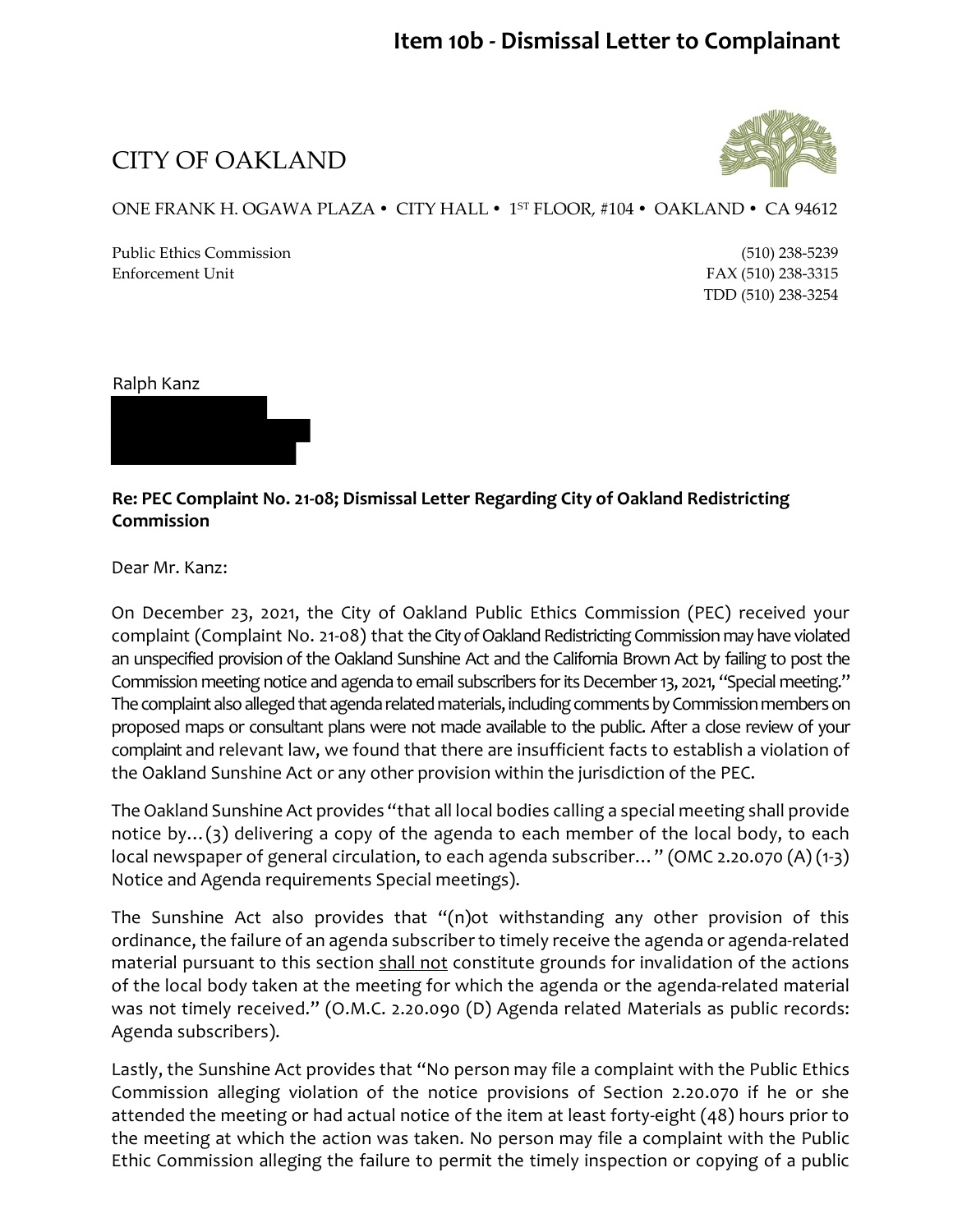## **Item 10b - Dismissal Letter to Complainant**

record unless he or she has requested and participated in mediation as specified in Section 2.20.070 (C)." (O.M.C. 2.20.070 Limitation of Actions).

The preliminary investigation confirmed that the City of Oakland Redistricting Commission scheduled a "Special meeting" to occur on December 13, 2021. The Commission properly gave notice to the City Clerk's Office and complied with the notice provisions of the Sunshine Act, except that the Commission did not distribute the notice, agenda and agenda-related materials to its subscriber email list.

Although the Redistricting Commission did not distribute the notice and agenda to its subscriber email list, you did have actual notice of the December 13, 2021, Special meeting. You reported that you received information about the meeting date and time from a different source and even though the meeting had already commenced (you reported you did not know how much time had elapsed from the time you joined and the commencement of the meeting), you, attended the meeting. You also gave public comment on multiple agenda items during the Special meeting, including informing the Commission that you had not received the notice or the agenda. If a complainant has actual notice (by attendance) the Sunshine Act prohibits the filing of a complaint with the Public Ethics Commission alleging a violation of the of the Sunshine Act notice provisions.

Even if you did not have actual notice, or received late notice, OMC section 2.20.090(D) absolves the Commission from having its actions invalidated merely on the grounds that an agenda subscriber failed to receive the agenda materials.

The Sunshine Act further requires that any person alleging the failure of a government body, like the Redistricting Commission, to permit the timely inspection or copying of a public record are prohibited from filing a complaint with the Public Ethic Commission, they must first request to participate in a mediation. Here, it was alleged that the Redistricting Commission failed to provide the agenda and agenda related materials including recorded (written/taped/videoed) comments by Commission members regarding proposed maps. If you had requested recorded (written/taped/videoed) comments made by Commissioners, and those records have not been provided for review, you can contact our office to request mediation.

Because the Commission's alleged conduct does not constitute a violation of the Sunshine Act requiring action, or any other provision within the jurisdiction of the PEC, we are dismissing the allegations against the Redistricting Commission pursuant to the PEC's Complaint Procedures. The PEC's Complaint Procedures document is available on the PEC's website.

We are required to inform the Public Ethics Commission of the resolution of this matter at its next public meeting, as part of our regular monthly update on Enforcement actions. That meeting will take place on March 9, 2022, at 6:30 p.m. by teleconference as will be posted on the Commission's website in advance of the meeting. The report will be purely informational, and no action will be taken by the Commission regarding this matter, which is now closed. However, you are welcome to call-in to that meeting to listen and/or give public comment if you wish.